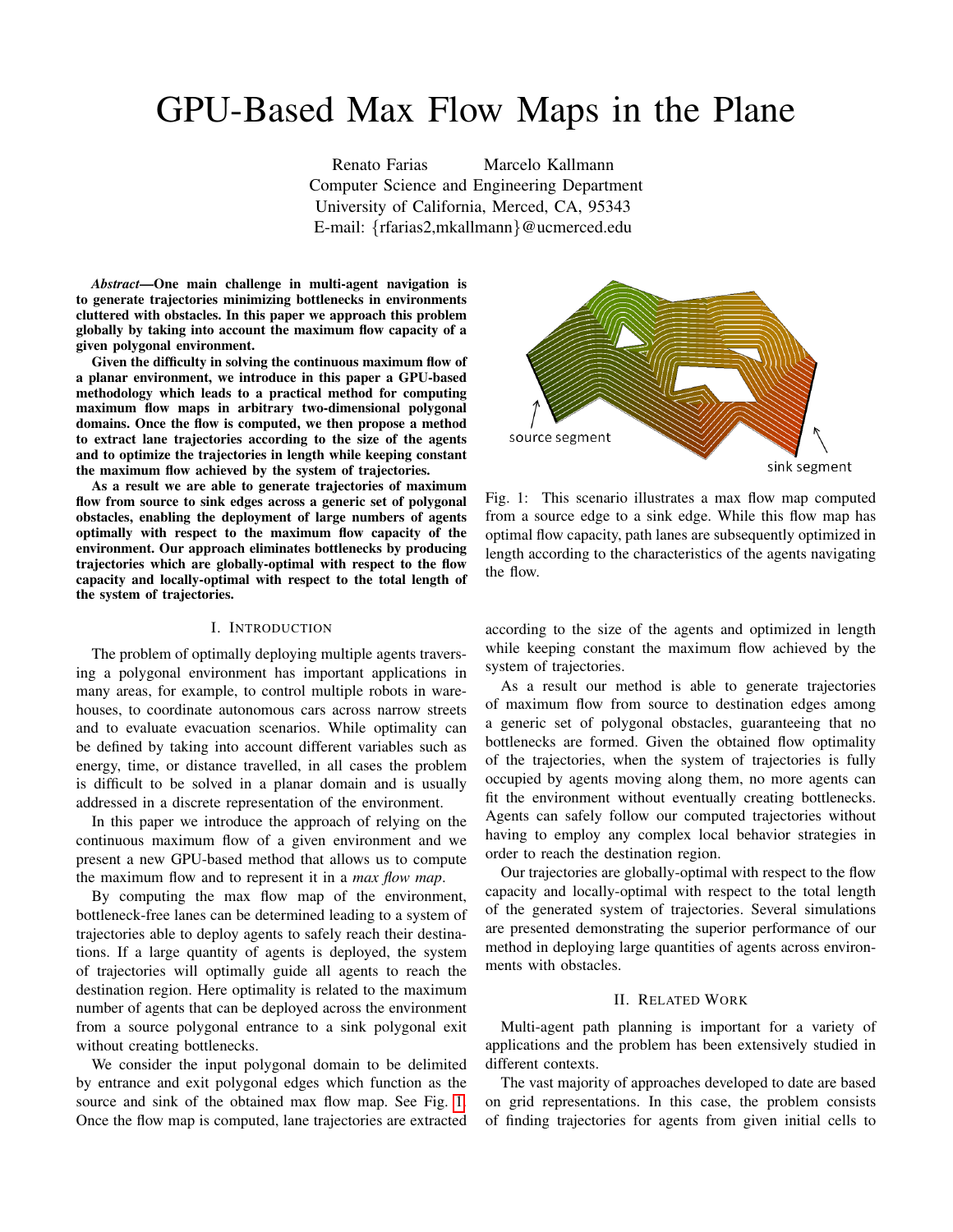given target cells in the environment grid, while avoiding cells marked as obstacles [\[7\]](#page-7-0). A popular approach to this problem is to plan paths individually for each agent and subsequently solve all conflicts. Different strategies for solving conflicts exist. For example, one approach is to recursively solve conflicts between pairs of agents [\[10\]](#page-8-0). A number of variations and extensions exist, such as integration with roadmaps for scalability to higher dimensional problems including articulated structures [\[3\]](#page-7-1). While finding optimal solutions for several versions of the multi-agent path finding problem is known to be NP-hard [\[15,](#page-8-1) [13\]](#page-8-2), unlabeled variations can be solved in polynomial time [\[17,](#page-8-3) [11\]](#page-8-4).

Discrete flow algorithms have clear applications to multiagent path planning and the problem of computing maximum flows in a capacitated network graph has been very important in combinatorial optimization. The problem is commonly studied in textbooks and many polynomial-time algorithms exist. The connection between network flows and path planning has started to be investigated in a number of works; however, to date all previous works have been limited to investigations performed in discrete versions of the problem.

A Conflict-Based Min-Cost-Flow algorithm has been proposed to address the combined target assignment and path finding problem, where a min-cost max-flow algorithm on a time-expanded network is used to assign all agents in a single team to targets [\[6\]](#page-7-2). Yu and Lavalle [\[16\]](#page-8-5) study the problem of computing minimum last arrival time and minimum total distance solutions for multi-agent path planning on graphs. Their formulation relies on discrete multi-commodity flow algorithms which address the problem of flowing different types of commodities through a graph network.

Heuristics for search-based algorithms that systematically explore the state space have also been proposed based on commodity flows [\[14\]](#page-8-6), and multi-agent path planning has been investigated with graph network flows, with respect to goal replacement for paths when the goals are permutation invariant [\[17\]](#page-8-3). In the area of multi-agent simulation, crowdflow graphs have been developed to distribute agents in an environment according to capacity information extracted from a harmonic field computed in the environment [\[1\]](#page-7-3).

While these works clearly show that solving flow problems represents a powerful approach to address multi-agent path planning, no previous work has explored the use of a continuous flow formulation in order to be able to directly address planar environments described by polygonal boundaries. Such an approach is important in order to reach optimality guarantees in the Euclidean sense, and furthermore, to take into account specific geometric constraints (such as agent size) without simplifications.

While the generalization of the maximum flow problem to a continuous domain is clearly interesting, its computation is not obvious. Strang [\[12\]](#page-8-7) describes an extension of the max flow-min cut theorem to continuous flows, showing that the maximum flow from sources to sinks in a planar domain is determined by the minimal cut, just like the discrete version of the problem. This result opens a direction for computing max flows in continua.

Mitchell [\[8\]](#page-7-4) addresses the problem of actually constructing the min cuts and max flows in a clever approach based on the computation of Shortest Path Maps (SPMs) [\[9\]](#page-8-8). Polynomialtime algorithms are given for varied max flow scenarios involving source edges and sink edges in simple polygons. Similar to the calculation of SPMs, a continuous Dijkstra paradigm forms the basis for their algorithms, but in a specific form which solves the so called  $0/1/\infty$  weighted regions problem. In this paper we follow this approach in order to achieve our proposed flow maps.

While a traditional CPU implementation of SPMs based on the continuous Dijkstra paradigm is still difficult to accomplish, in this paper we approach the problem with a new GPU implementation which greatly simplifies addressing the problem. The approach is based on the concepts introduced by Camporesi and Kallmann [\[2\]](#page-7-5). In this paper we extend this GPU approach to take into account polygonal edges as sources and the required  $0/1/\infty$  weighted region formulation. By applying our extended SPM methods we are able to obtain a diagram expressing the desired flow map for the entire input environment.

While it is possible to generate SPMs via CPU-based methods, our GPU implementation was developed in order to achieve a practical approach to the problem by making use of the built-in features of the OpenGL rendering pipeline. Additional information of our implementation is available [\[4\]](#page-7-6) and also demonstrates performances superior to some other approaches.

Contributions This paper proposes two main contributions. First, while previous works have been limited to discrete flow definitions, we introduce a method to compute maximum flow maps in continuous domains, relying on the insight of applying GPU rasterization techniques previously used for computing shortest paths with SPMs. Second, we demonstrate a simple method to optimize the flow trajectories with respect to their total length, while keeping the maximum flow capacity optimal.

## III. METHOD OVERVIEW

The goal of our overall method is to be able to optimally generate paths for multiple agents traversing a polygonal environment cluttered with obstacles.

The input polygonal environment is delimited by a polygon  $P$  containing all obstacles of interest in its interior. We assume that agents will enter  $P$  from given source edges  $P_{src}$  and will exit the environment by crossing sink edges  $P_{snk}$ . In our formulation  $P_{src}$  and  $P_{snk}$  are polygonal lines which are pieces of the domain boundary P.

While it is possible to consider multiple disconnected polygonal lines as sources and sinks, in this work we limit ourselves to a single polygonal line for each. Assuming  $P_{src}$  is left of  $P_{snk}$ , as in the example of Fig. [1,](#page-0-0) there are two additional polygonal lines between  $P_{src}$  and  $P_{snk}$  which appear at the bottom and top of the domain. We call these additional polygonal lines as  $P_{bot}$  and  $P_{top}$ . In this case the concatenation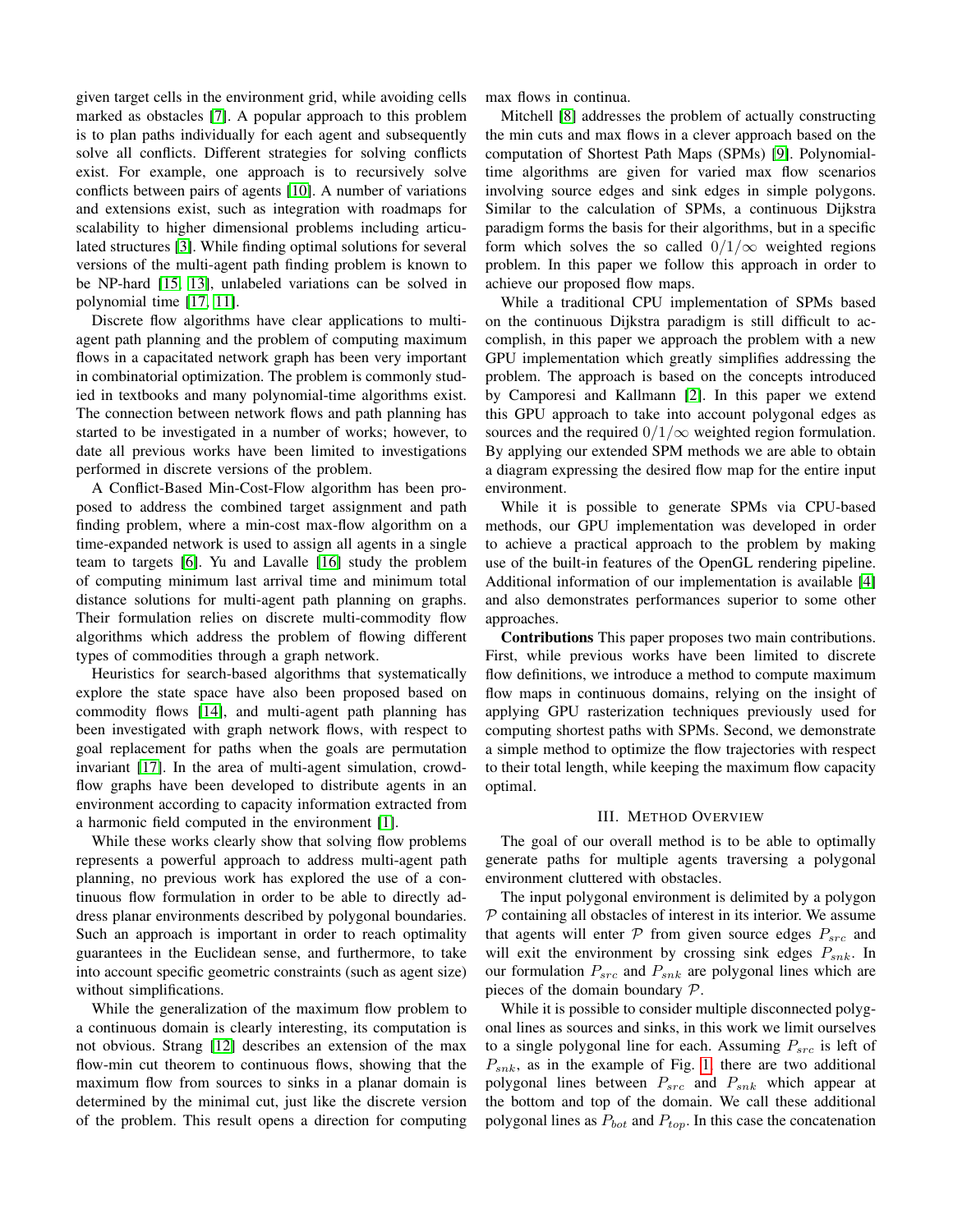of  $P_{src}$ ,  $P_{bot}$ ,  $P_{snk}$  and  $P_{top}$  completely covers the domain boundary in counter-clockwise order.

With source and sink edges defined it is then possible to compute a max flow in  $P$ . A *flow* in  $P$  is as a divergence-free vector field defined for every valid point in the interior of P. The vector field of the flow provides directions that can be followed by agents in  $P$ . We informally define a maximum flow in  $P$  as a flow maximizing flow directions crossing  $P_{snk}$  outwards, and with directions along  $P_{src}$  entering  $P$ . Given that the flow is divergence-free a max flow provides a way to route agents from  $P_{src}$  to  $P_{snk}$  while maximizing the flow of agents exiting  $P$ . While capacity constraints could be defined in terms of maximum magnitudes of flow vectors, in our application we consider a constant magnitude everywhere. Formal definitions of the above concepts are provided by Mitchell [\[8\]](#page-7-4).

Our approach to compute a max flow for  $P$  however does not take into account the size of agents or the length of the generated trajectories when agents follow the flow. We then present a second step to address these additional aspects.

Considering that an agent traversing the environment is approximated by a circle of radius  $r$ , we present a method to extract *lanes* from the max flow such that each lane connects entrance points on  $P_{src}$  to exit points on  $P_{snk}$ , and to optimize them in length. The produced lanes will be of maximum flow, will minimize total length, and will have clearance  $r$ ; that is, for each point in a lane its minimum distance to the boundary  $P$ , the obstacles inside  $P$ , or to other lanes, will be at least r.

The next sections detail the steps discussed above.

#### IV. SHORTEST PATH MAP

We start by describing our approach to compute Shortest Path Maps (SPMs), which are necessary for computing the proposed max flow maps. For additional details an extended exposition of our SPM computation method described in this section is also available [\[4\]](#page-7-6).

SPMs are structures constructed with respect to one or more "source points" or "source segments", and that partition the space into regions that share the same sequence of parent points along the shortest path to the closest source. This means that an SPM encodes shortest paths to the sources for *all* points in a particular planar environment, and is thus useful for global navigation. Fig. [2](#page-2-0) shows an example SPM computed for one of our test environments.

Let  $n_s$  source points  $\{s_1, s_2, ..., s_{n_s}\}$  be defined in the plane, such that  $s_i \in \mathcal{P}, i \in \{1, 2, ..., n_s\}$ , and where  $\mathcal{P} \subset \mathbb{R}^2$  defines a polygonal domain containing all sources and obstacles. We can also have  $n_l$  line segment sources  $\{l_1, l_2, ..., l_{n_l}\}$ , such that  $l_i, i \in \{1, 2, ..., n_l\}$ , consisting of two endpoints  $\in \mathcal{P}$ . A set of polygonal obstacles  $\mathcal{O}$ , with a total of n vertices, is also defined in  $P$  such that shortest paths will not cross any obstacles in  $\mathcal{O}$ .

Given source points and segments the respective SPM will efficiently represent globally-shortest paths, which are optimal collision-free paths from any point  $p \in \mathcal{P} - \mathcal{O}$ , to either: 1) its closest source point  $s_i$  or 2) the closest reachable point on

<span id="page-2-0"></span>

Fig. 2: Shortest Path Map of our Scenario 2 map. Contour lines represent points equidistant to the SPM's source segment, and the blue circles represent agents whose shortest paths are shown with blue lines.

its closest segment source  $l_i$  (as will be discussed in section  $IV-B$ ).

We follow the approach of Camporesi et al. [\[2\]](#page-7-5) and improve it in order to take into account polygonal edges as sources and to eliminate geometry approximation. Our solution is implemented using OpenGL Compute Shaders [\[4\]](#page-7-6). The approach is based on rasterizing "clipped cones" with apices placed at specific depths below source points and obstacle vertices, relative to the  $z = 0$  plane, such that the final rendered result from an orthographic top-down view is the desired SPM. Each apex's z coordinate is equal to its distance to the closest source along the shortest path. When a cone is rasterized, the depth values of the affected pixels increase proportionally to their Euclidean distances to the apex, and thus the GPU's depth test will maintain only the closest ones to a source.

# *A. Algorithm*

An array containing points with the  $xy$  coordinates of the  $n<sub>s</sub>$  source points and n obstacle vertices is stored in the GPU. These points are referred to as "generator points", or simply "generators."

The GPU framebuffer stores the following information for the pixels: 1) the red and green channels store the  $xy$ coordinates of the pixel's current parent point in  $P$ ; 2) the blue channel stores the current known shortest path distance to the closest source; 3) the  $alpha$  channel is used as a flag to determine whether the pixel has yet to be rasterized by a generator. When the buffer is visualized, we zero out the blue channel so that we can visualize the  $xy$  coordinates of each region.

The SPM generation process consists of choosing a generator from the array and rasterizing its clipped cone  $n_{total}$  =  $n<sub>s</sub> + n$  times, such that each generator is processed once.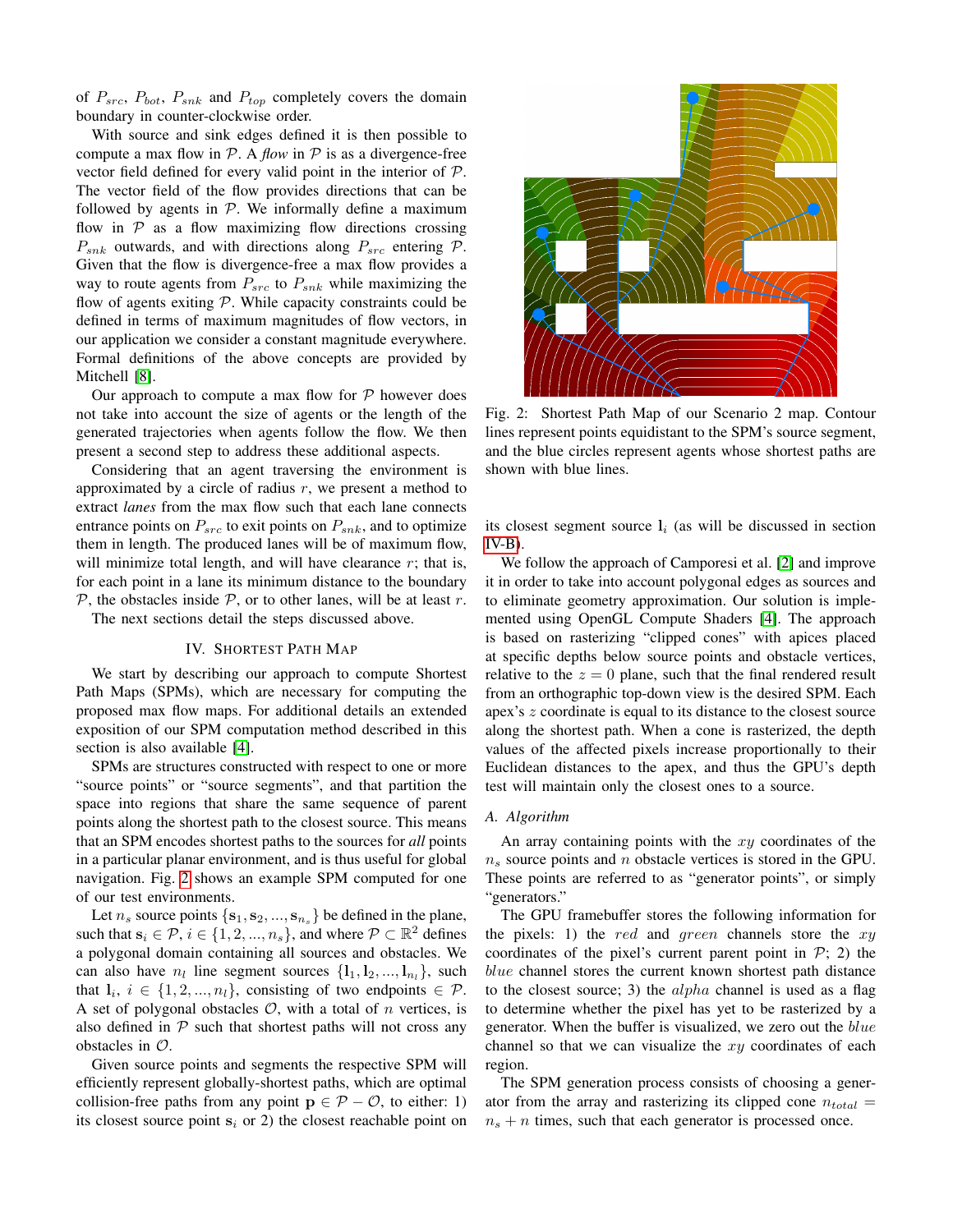First, we determine which generator will be rasterized next by choosing the one with the smallest distance to source. This means that naturally the source points themselves will be the first ones to be picked, as their distance to source is 0. Points which have already been chosen before are not considered, and a non-source point cannot become a generator if it has not been reached by a previous cone because its correct distance to source is not yet known.

Second, we rasterize the clipped cone. This means that only the parts of the scene which have direct line-of-sight to the cone are rasterized, hence why it is "clipped." This visibility determination is part of the construction of the clipped cones, and is done before the actual rasterization. The pixels that are affected by the rasterization have direct line-of-sight to the generator point, so they calculate their Euclidean distance to it and add it to the generator's accumulated distance. If this sum is smaller than the current distance stored in the pixel (from the cone of a previous generator), then its  $blue$  channel stores the new distance and its red and green channels are updated with the generator's coordinates, making the generator the pixel's new parent point.

After all generators have been processed, the result in the framebuffer will be the desired SPM.

# <span id="page-3-0"></span>*B. Line Segment Sources*

To extend the SPM algorithm from source points to source segments, we must also process "elongated" cones that have apices which are segments rather than just points.

Let  $l_i$  be a source segment with  $n_{c_i}$  critical points,  $n_{c_i} \geq 0$ . These critical points come from the visibility set of segments of the critical graph, which will be explained in greater detail in Section [V-A.](#page-3-1) Critical points are the points on the source segments onto which obstacle vertices can be projected (see Fig. [3\)](#page-4-0).

Since critical points denote points on the segment where the visibility of the scene changes with respect to the segment, we must consider each of the sub-segments between the endpoints and the critical points independently. We consider that  $l_i$  is now made up of  $n_{c_i} + 2$  points: its two endpoints plus all of the critical points along its length, if any.

Each pair of adjacent points makes up a sub-segment that is included in the SPM generation process as an elongated cone. In practice this means that the distance calculation of the pixels is slightly different when the generator is a segment, as it must determine whether it is closer to one of the endpoints or to a projected point somewhere inbetween. However, this is still just a point-to-segment distance calculation.

# V. MAX FLOW

Given the polygonal domain  $P$ , the obstacles in it, source edges  $P_{src}$  and sink edges  $P_{snk}$ , we can then compute a maximum flow from  $P_{src}$  to  $P_{snk}$ . Central to the approach taken in this paper is the intimate connection between the max-flow problem and its dual, the min-cut problem.

The min-cut of the environment represents a polygonal line cut, starting at  $P_{top}$  or  $P_{bot}$ , traversing the environment, and ending at the opposite boundary,  $P_{bot}$  or  $P_{top}$ , respectively. The total length of the sub-segments of the min-cut that are on the free space of the domain represents the main bottleneck of the environment, and defines the maximum possible flow from source to sink. Relevant to our work is the fact that the min-cut can be determined by accumulating distances from  $P_{bot}$  to  $P_{top}$  (or from  $P_{top}$  to  $P_{bot}$ ) without considering the cost of traversing obstacles.

The needed distance accumulation is addressed by the  $0/1/\infty$  weighted region problem, which is a limited case of the general Weighted Region Problem where only three weights exist: 0 (no cost), 1 (cost proportional to distance traveled), and  $\infty$  (impassable region) [\[5\]](#page-7-7). With this formulation, when generating a SPM with source as  $P_{bot}$  or  $P_{top}$ , distances are accumulated from one boundary of the domain to the other without considering obstacles, which are seen as 0-cost regions rather than the  $\infty$ -cost regions they would be in a normal SPM.

The vector field defining our max flow will consist of the vectors orthogonal to the isolines of the generated SPM. As we will later see, the final flow lanes that will be used will be extracted directly from the generated flow and we will not need to explicitly extract the min-cut.

# <span id="page-3-1"></span>*A. Critical Graph of the Domain*

In order to compute the SPM of an environment with 0 cost regions, the *critical graph* [\[8\]](#page-7-4) of the domain has to be computed first.

The critical graph of the domain contains essential information for the construction of the max flow map via the SPM algorithm, and is comprised of line segments between the boundary and the obstacles in the scene, or between the obstacles themselves. There are two distinct sets of line segments that make up the critical graph: a *visibility* set and a *flow propagation* set.

The visibility set of line segments serves to inform the SPM algorithm at which points along a polygonal line the visibility of the scene changes with respect to that polygonal line. It is derived from projecting all obstacle vertices onto the polygonal line of the domain boundary, either  $P_{bot}$  or  $P_{top}$ , that will be used to generate the max flow map. Assuming, for example, that we are using  $P_{bot}$ , the obstacle vertices with direct lineof-sight to  $P_{bot}$  project onto its segments as shown in Fig. [3.](#page-4-0) The construction of this part of the critical graph depends on the choice between  $P_{bot}$  and  $P_{top}$ , which themselves depend on  $P_{src}$  and  $P_{snk}$ .

The purpose of the flow propagation set of line segments is to inform us of the shortest segment that exists between the boundary and each obstacle, and between pairs of obstacles. This is crucial to correctly propagate flow distances throughout the scene, as will be explained in Section [VI.](#page-4-1) The vertices from the entire boundary are projected onto all obstacle segments, and the vertices of all obstacles are projected onto the segments of all other obstacles. A line segment is added to the critical graph if this line segment is the shortest distance between them. An example is shown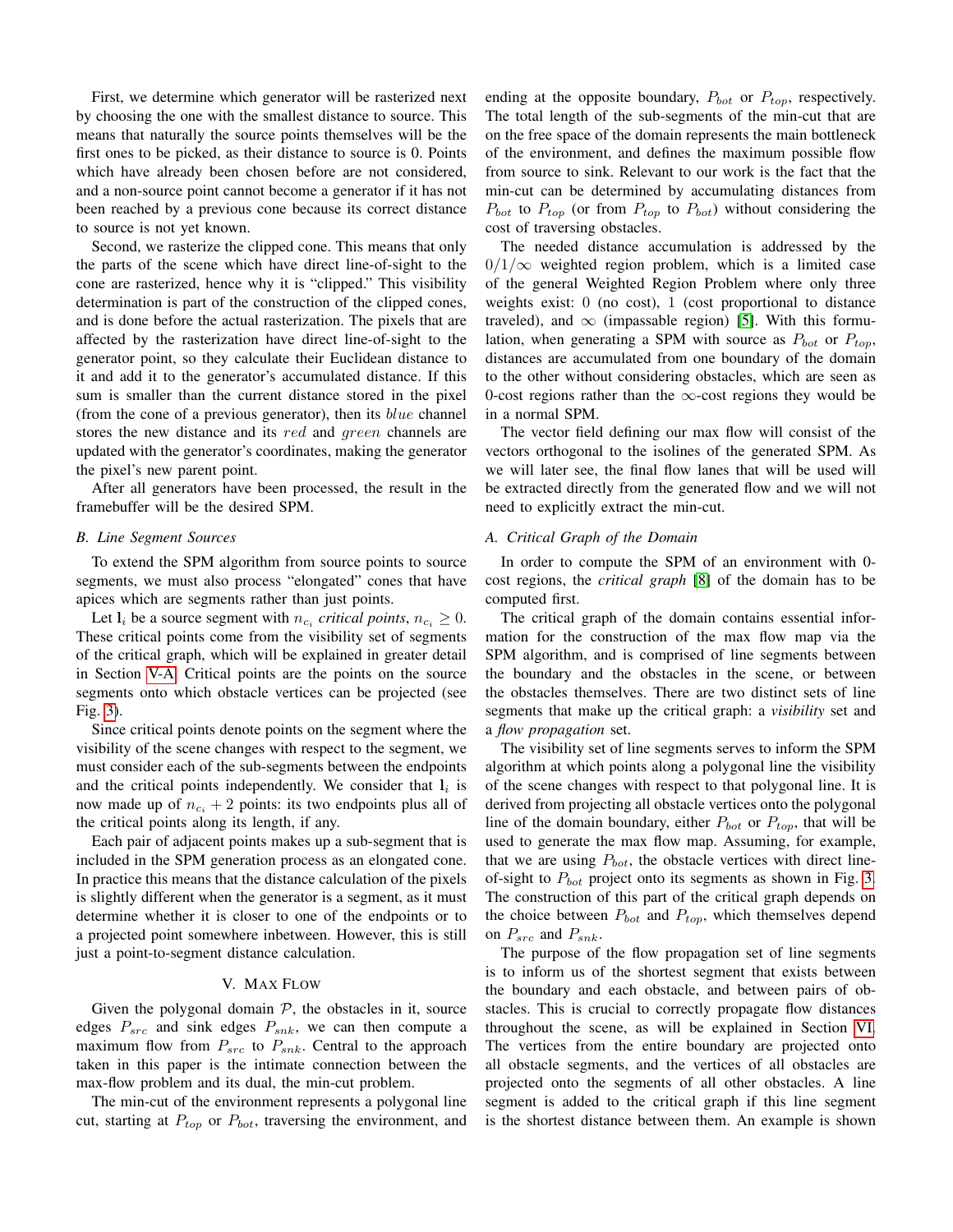in Fig. [3.](#page-4-0) The construction of this part of the critical graph does not depend on the choice of source or sink, and therefore depends only on the configuration of the scene.

<span id="page-4-0"></span>

Fig. 3: The critical graph of an environment with three obstacles. In this example,  $P_{bot}$  (green) is the part of the boundary that will be used to generate the map, and therefore the vertices project onto it. The visibility set of segments is shown in red and the flow propagation set of segments is shown in blue. Arrows illustrate the direction of each vertex's projection.

## VI. MAX FLOW MAP

<span id="page-4-1"></span>We compute our max flow map by using the SPM propagation approach as described in the previous section. The initial pre-processing step is to compute the critical graph of the scene, as explained in Section [V-A.](#page-3-1)

In this section we choose  $P_{bot}$  to generate the max flow map. The generation process is illustrated in Fig. [4](#page-4-2) and follows the three steps enumerated below:

- 1) First, all of the segments of  $P_{bot}$  are set to be initial SPM segment sources and the SPM of the scene is computed.
- 2) Then, for each obstacle in the domain, the critical graph is used to find its smallest distance to the closest segment of  $P_{bot}$ . If an obstacle finds a new smallest distance, the SPM is updated, expanding all of the obstacle's segments again using this new distance. This step updates the SPM to take into account 0-cost transitions across the selected obstacle.
- 3) Finally, the previous step is repeated until none of the obstacles find new smallest distances. The resulting map is the max flow map.

By computing the max flow map and querying it, we are able to determine in constant time which direction each agent should move so that maximal flow is achieved. The max flow map is a vector field where each pixel now stores a direction rather than a single parent point. Each direction is set to be orthogonal to the SPM distance field, i.e., the max flow vector field will store vectors tangent to the white SPM isolines shown in the figures.

For practical use the obtained map can then be divided into "lanes", which are corridors that originate from  $P_{src}$ and follow the flow field until reaching  $P_{snk}$ . By following these lanes agents will move towards the sink in an orderly

<span id="page-4-2"></span>

(a) SPM generated from an initial scene configuration with three obstacles A, B, and C, and the corresponding critical graph as shown in Fig. [3.](#page-4-0)



(b) Obstacles A and B find new smallest distances, and expand again with them, altering the map.



(c) Obstacle C finds a new smallest distance through obstacle B and expands again, finalizing the max flow map.

Fig. 4: Example steps to generate a max flow map.

fashion that guarantees maximal flow. Agents of course have a certain size and lanes must have enough clearance to prevent collisions with obstacles and with other agents. A lane determination process is therefore necessary.

We assume that each agent can be represented by a circle of radius  $r$ . A candidate lane whose minimum distance to any obstacle segment and to  $P$  is less than r is considered to be invalid, otherwise it is valid.

Our lane determination procedure works as follows. We take points along  $P_{src}$  from an extreme endpoint towards the other extreme endpoint in order to generate candidate lanes. If a candidate lane is found to be invalid, we advance by a small increment  $\Delta$  along  $P_{src}$  and try again. In our scenarios we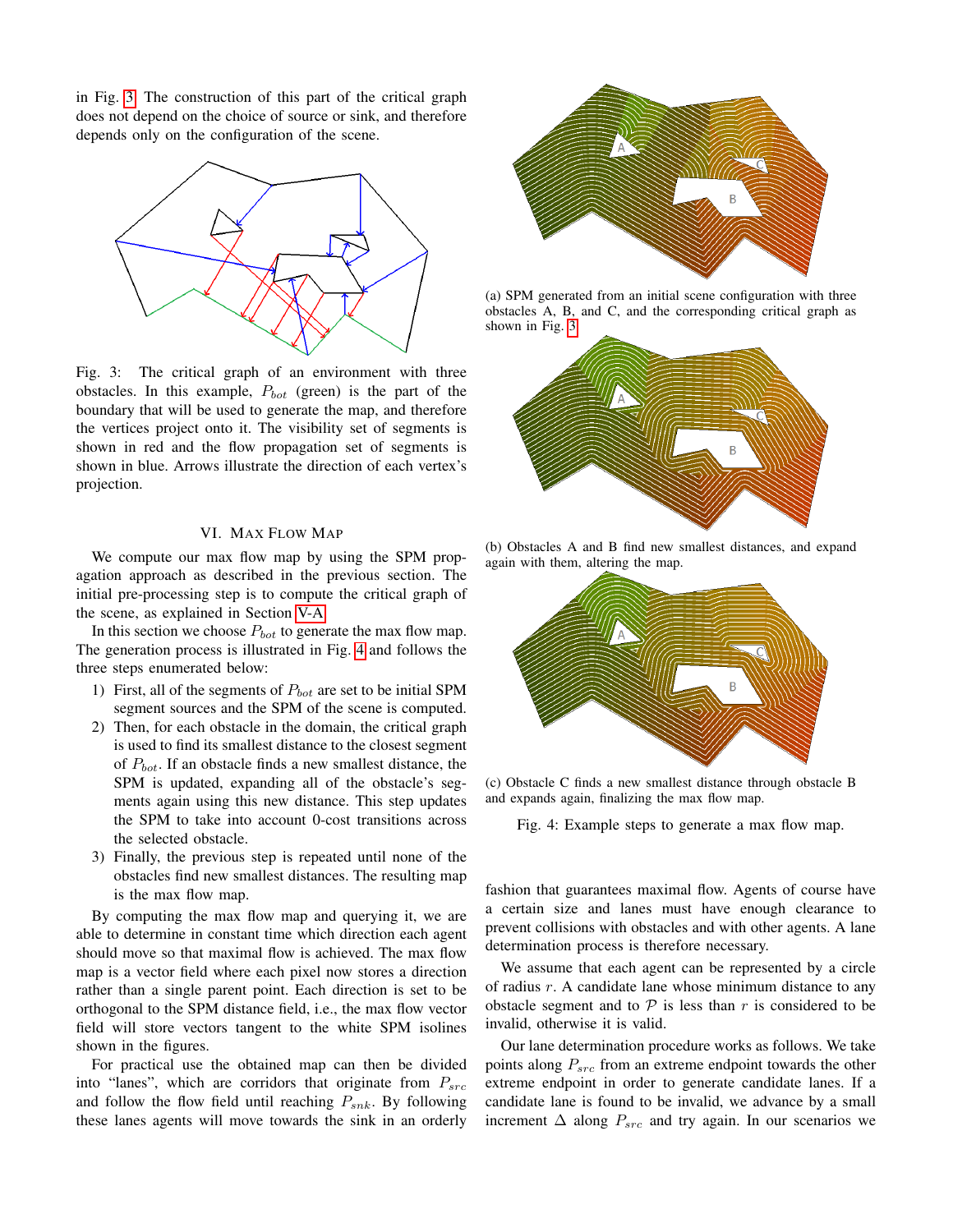have set  $\Delta$  to be the height of a pixel. If a valid candidate lane is found, we advance by 2r because we know adjacent lanes must be spaced by at least 2r. Because of this and the fact that lanes run parallel to each other, we do not need to check for collision with previously-accepted valid lanes. With this procedure we determine the maximum possible number of valid lanes from  $P_{src}$  to  $P_{snk}$ .

A possible optimization to the above procedure is to directly compute the total incremental space needed when an invalid lane is found, instead of performing increments of  $\Delta$  size. This is possible to obtain from the largest obstacle penetration depth encountered in an invalid candidate lane. However the approach of testing by small increments is simpler and was effective in our scenarios.

The choice of  $P_{bot}$  or  $P_{top}$  as the origin of the SPM generates two different max flow maps which almost certainly have different configurations of lanes. However, because the max flow is determined by the min cut, and the min cut is dependent only on the scene, this choice has no effect on the capacity of the maximal flow.

#### VII. LENGTH OPTIMIZATION OF FLOW LANES

Utilizing the max flow map described in the previous section and assigning agents to all the possible lanes guarantees a continuous max flow of agents through an environment. However, depending on the layout of the scene and the relative sizes of the source and sink, the generated lanes may be inefficient with respect to the path they take through the scene, taking extremely long detours when shorter, more direct paths are available. We present here a post-processing optimization process to reduce this inefficiency.

For each lane, we randomly choose a pair of points  $p_1$  and  $p_2$  along its path, and check to see if the segment  $\overline{p_1p_2}$  is a valid "shortcut." This is only true if  $\overline{p_1p_2}$  does not intersect with any other occupied lane or obstacle segment and keeps its minimum distance to all obstacles and  $P$  as at least r, and to all other lanes as at least 2r.

This optimization can be applied individually to any lane, in any order, and repeated any number of times. In practice, we start the process with the last assigned lane and work our way backwards to the first. This is because if  $P_{src}$ 's length is less than the min cut of the environment, the lanes will not be able to use all available space up to the side opposite of the one that generated the max flow map, and therefore the last lane tends to have the most open space to work with. As shortcuts are accepted and lanes are shortened, they also free up new space for subsequent lanes.

The optimization does not change the original lane assignment, it only shortens the lanes instead of searching new ways through the environment, so this optimization does not guarantee a globally-optimal configuration of lanes lengthwise nor does it alter the maximal flow. However, by iterating enough times, it converges to a locally-optimal solution. The effect of this process on the lanes of our test environments is illustrated in Figure [5.](#page-6-0)

#### VIII. RESULTS AND DISCUSSION

In order to illustrate the benefits of using our max flow trajectories we have produced several multi-agent simulations in different environments.

In each simulation we define  $P_{src}$  at the top of the domain boundary and  $P_{snk}$  at the bottom, then proceed to construct three types of navigation environments:

1) The first type is based on the SPM computed with  $P_{snk}$ as source, such that agents will follow their shortest paths to  $P_{snk}$ . We call this SPM as SPM<sub>snk</sub>. Paths are the shortest possible but several bottlenecks occur which are handled with simple collision avoidance between the agents. This  $SPM_{snk}$ case is not to be confused with the SPM pass used to construct the max flow map (next type).

2) The second type uses our max flow map of the environment, which is computed with the  $0/1/\infty$ -SPM formulation starting from  $P_{bot}$ . The flow map provides directions to agents placed anywhere in the covered regions of the environment. Lanes respecting the size of the agents are retrieved from  $P_{src}$  to  $P_{snk}$  and used to guide the agents. The lanes are optimal with respect to the flow capacity but their lengths can be further optimized.

3) In the third type the lanes obtained from the flow map are optimized leading to a system of trajectories with minimized total length while still achieving the max flow of the environment.

In each environment type we repeatedly spawn agents at the beginning of each lane whenever there is space for them, as the agents use either the  $SPM_{snk}$ , the max flow map, or the max flow map with optimized lanes to navigate towards the sink. Whenever an agent reaches the sink, it is removed from the environment. Fig. [6](#page-7-8) shows a snapshot of the simulation running on scenario 3.

The simulations ran for 60 seconds, measuring the minimum, maximum, and average lengths of the paths computed and the number of agents that were able to reach the sink during that time, as can be seen in Table [I.](#page-6-1) The  $SPM_{snk}$ consistently computed the shortest paths in every environment, which is to be expected since it gives the globally shortest path for each point. However, fewer agents were able to reach the sink during the simulation. When too many agents try to follow their shortest paths to the sink, bottlenecks emerge that slow down the majority of their progress.

The environment types relying on the max flow, as expected, despite having longer overall lane lengths, were better for coordinating the movement of agents throughout the environment. No bottlenecks were created, and so the max flow map was able to make 2 or sometimes close to 3 times as many agents reach their destination. Also, agents using the max flow map do not require collision avoidance behavior.

The accompanying video to this paper $1$  demonstrates the path optimization procedure and full simulations running in three different environments for each type of navigation strategy.

<span id="page-5-0"></span><sup>&</sup>lt;sup>1</sup> available at<http://graphics.ucmerced.edu/publications.html>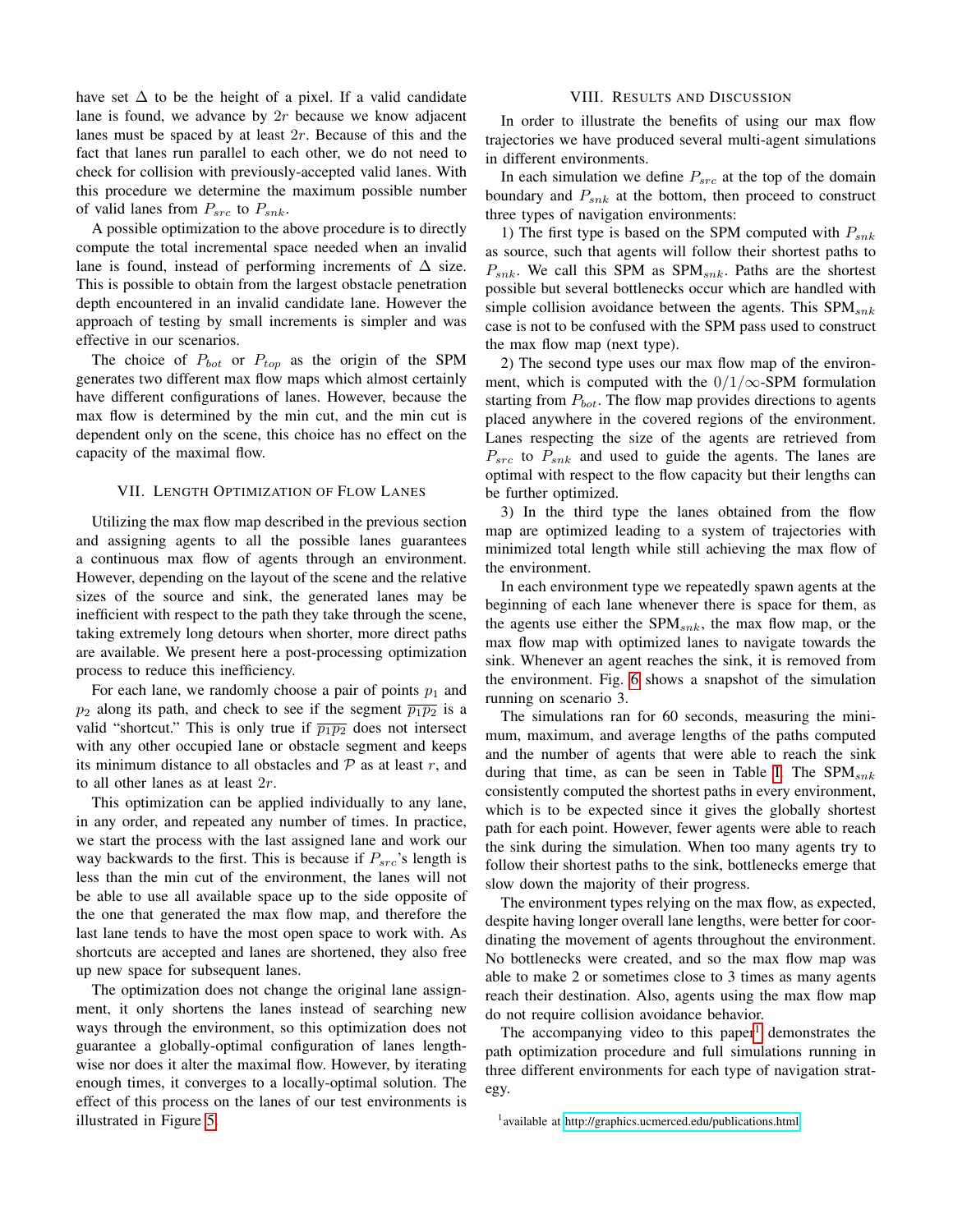<span id="page-6-0"></span>

Fig. 5: Scenarios 1 (left), 2 (middle), and 3 (right).

|                      | Scenario 1 |                    |      |      | Scenario 2 |      |      |     | Scenario 3 |      |      |     |
|----------------------|------------|--------------------|------|------|------------|------|------|-----|------------|------|------|-----|
| Method               | min        | max                | avg  | n    | min        | max  | avg  |     | min        | max  | avg  | n   |
| $SPM_{snk}$          | 1.97       | 2.02               | 1.99 | 453  | 2.24       | 2.28 | 2.26 | 214 | 1.97       | 2.03 | 2.00 | 441 |
| Max Flow             | 2.57       | 3.92               | .06  | 1053 | 3.30       | 4.39 | 3.89 | 553 | 2.74       | 4.31 | 3.20 | 766 |
| Max Flow (optimized) | 1.97       | 52<br>2.J <i>L</i> | 2.39 | 1165 | 2.65       | 3.61 | 3.09 | 61) | 1.98       | 2.89 | 2.40 | 843 |

<span id="page-6-1"></span>TABLE I: The results of simulations where agents continuously spawn at the beginning of their assigned lanes whenever there is enough space for them, and then navigate towards the sink, for a duration of 60 seconds. Columns *min*, *max*, and *avg* refer to the minimum, maximum, and average path/lane lengths computed for the scene, respectively, and *n* is the total number of agents that were able to reach the sink in the allotted time. The three scenarios are illustrated in Fig. [5.](#page-6-0)

Our results clearly show the benefits of computing optimal flow trajectories for deploying large numbers of agents across generic polygonal domains. Because the computed flow is optimal, no better solution can be found in terms of numbers of agents per second reaching the exit sink polygonal line. Our optimization of trajectories also ensures that each agent will follow a short path to the exit; however, our current method does not guarantee a globally-optimal solution in terms of overall path length of all trajectories, because we do not evaluate all combinatorial possibilities of assigning trajectories, or portions of trajectories, to different corridors. Such an extension is left for future work. An additional

promising direction for future work is taking into account disconnected source and sink polygonal lines.

## IX. CONCLUSION

We have introduced in this paper a new method to compute max flow maps capturing the maximum flow capacity of given generic polygonal domains. The proposed method is able to determine bottleneck-free lanes that lead to a system of trajectories optimally guiding a large number of agents to reach a destination exit of the environment. The presented simulations demonstrate that our approach can dramatically increase the number of agents that successfully navigate towards the goal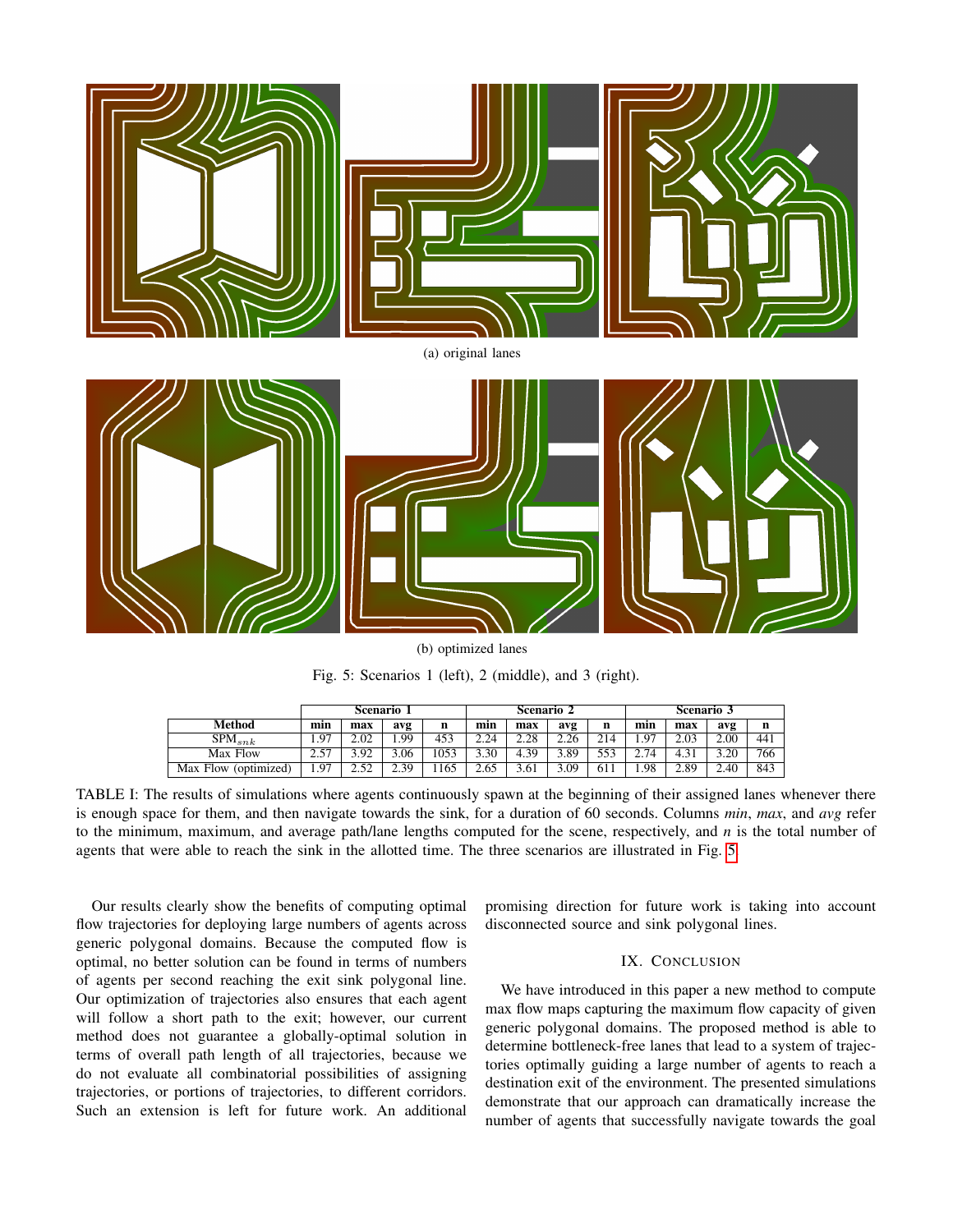<span id="page-7-8"></span>

(a)  $SPM_{snk}$ 



(b) Max flow with optimized lanes

Fig. 6: Snapshots of simulations on scenario 3. Despite both having the same amount of space and 8 lanes to start with, the SPM $_{snk}$  only permits 4 agents to reach the exit at a time, while the max flow map permits all 8 to do so.

exit of the environment in a given time frame.

The proposed approach introduces a methodology for taking into account continuous flows in polygonal domains, opening new research avenues in flow-based multi-agent path planning.

# ACKNOWLEDGMENTS

This research was sponsored by the Army Research Office and was accomplished under Grant Number W911NF-17-1- 0463. The views and conclusions contained in this document are those of the authors and should not be interpreted as representing the official policies, either expressed or implied, of the Army Research Office or the U.S. Government. The U.S. Government is authorized to reproduce and distribute reprints for Government purposes notwithstanding any copyright notation herein. The authors also thank Prof. Joseph S. B. Mitchell for several discussions on the topic of this paper.

## **REFERENCES**

- <span id="page-7-3"></span>[1] Adam Barnett, Hubert P. H. Shum, and Taku Komura. Coordinated crowd simulation with topological scene analysis. *Computer Graphics Forum*, 35(6):120–132, September 2016.
- <span id="page-7-5"></span>[2] Carlo Camporesi and Marcelo Kallmann. Computing shortest path maps with GPU shaders. In *Proceedings of the Seventh International Conference on Motion in Games*, MIG '14, pages 97–102, New York, NY, USA, 2014. ACM.
- <span id="page-7-1"></span>[3] Andrew Dobson, Kiril Solovey, Rahul Shome, Dan Halperin, and Kostas E. Bekris. Scalable asymptoticallyoptimal multi-robot motion planning. In *2017 International Symposium on Multi-Robot and Multi-Agent Systems (MRS), Los Angeles, CA, USA, December 4-5, 2017*, pages 120–127, 2017.
- <span id="page-7-6"></span>[4] Renato Farias and Marcelo Kallmann. Improved shortest path maps with GPU shaders. E-print arXiv:1805.08500 [cs.GR], May 2018. URL [https://arxiv.org/abs/1805.](https://arxiv.org/abs/1805.08500) [08500.](https://arxiv.org/abs/1805.08500)
- <span id="page-7-7"></span>[5] L. Gewali, A. Meng, J. S. Mitchell, and S. Ntafos. Path planning in  $0/1/\infty$  weighted regions with applications. In *Proceedings of the Fourth Annual Symposium on Computational Geometry*, SCG '88, pages 266–278, New York, NY, USA, 1988. ACM.
- <span id="page-7-2"></span>[6] Hang Ma and Sven Koenig. Optimal target assignment and path finding for teams of agents. In *Proceedings of the 2016 International Conference on Autonomous Agents & Multiagent Systems*, AAMAS '16, pages 1144–1152, Richland, SC, 2016. International Foundation for Autonomous Agents and Multiagent Systems.
- <span id="page-7-0"></span>[7] Hang Ma and Sven Koenig. AI buzzwords explained: multi-agent path finding (MAPF). *AI Matters*, 3(3):15– 19, 2017.
- <span id="page-7-4"></span>[8] Joseph S. B. Mitchell. On maximum flows in polyhedral domains. In *Proceedings of the Fourth Annual Symposium on Computational Geometry*, SCG '88, pages 341– 351, New York, NY, USA, 1988. ACM.